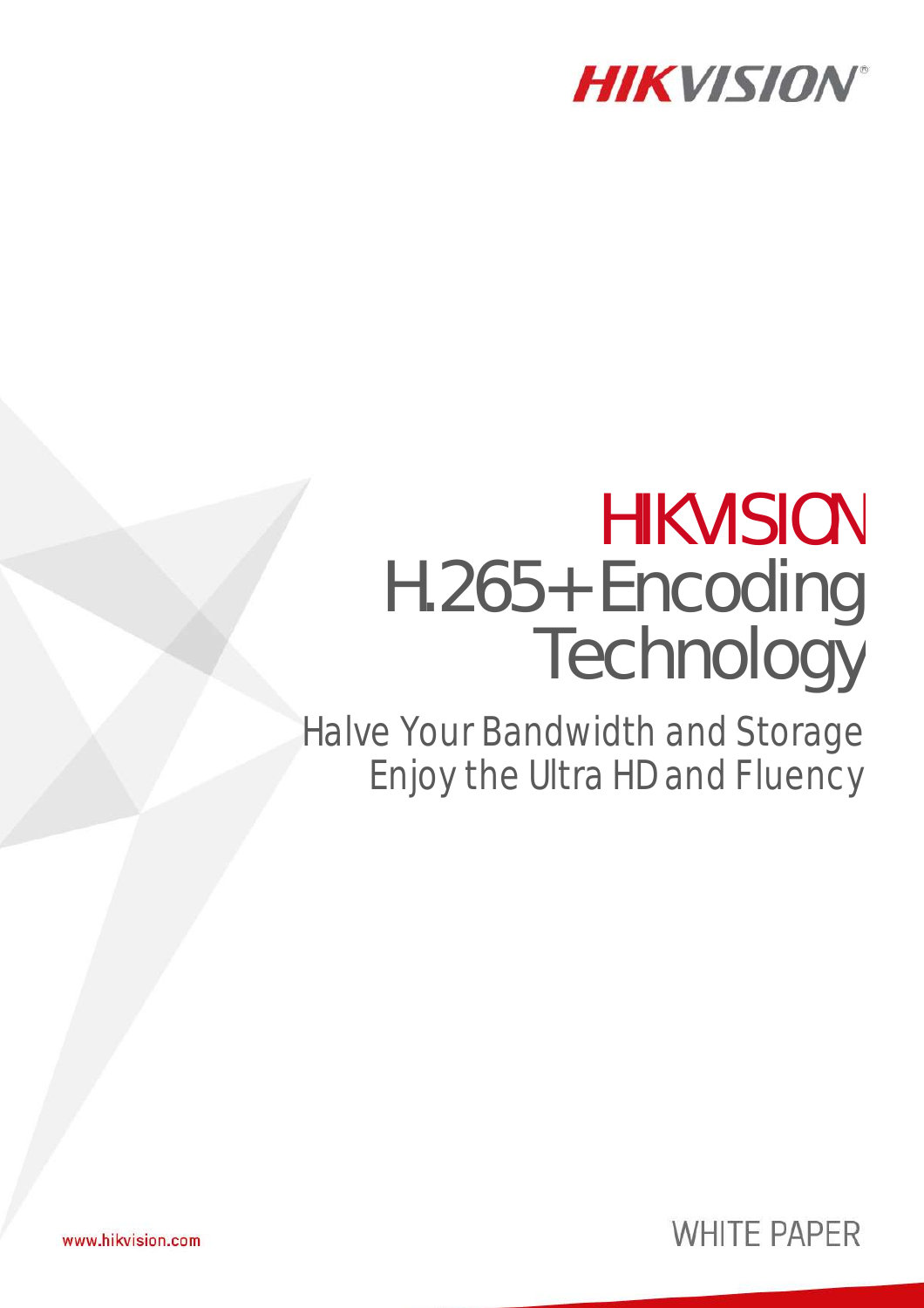## Table of Contents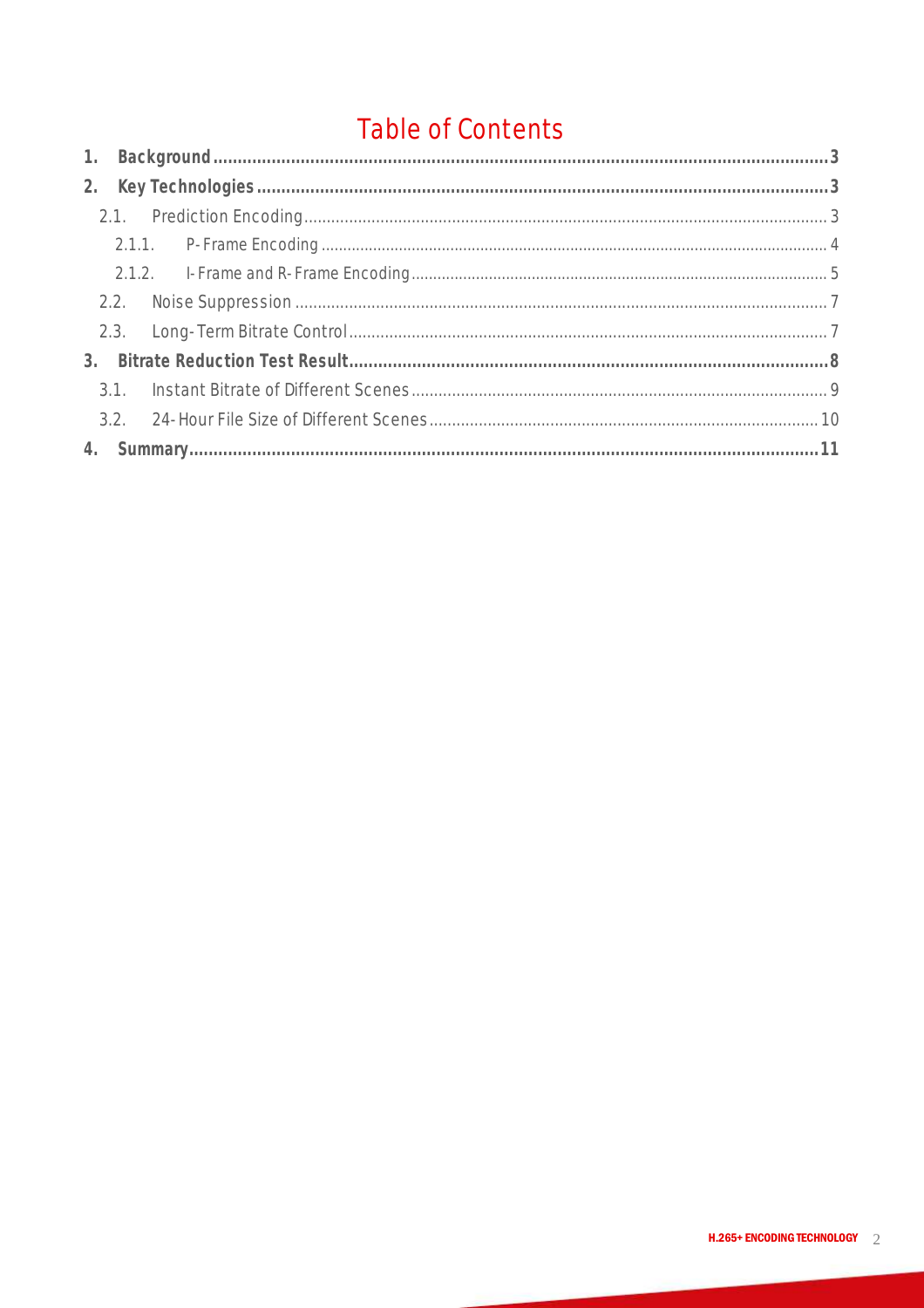## <span id="page-2-0"></span>1. BACKGROUND

Several years ago, the ultra HD surveillance camera was developed. However it has not been widely applied so far because it requires wide transmission bandwidth and massive storage capacity. Thus, how to limit the bitrate of the ultra HD video stream becomes a critical problem that decides the ultra-HD camera popularity.

H.265+ technology is an intelligent algorithm developed by Hikvision. It is a remarkable encoding technology based on the H.265/HEVC (High Efficiency Video Coding) standard and is optimized while fully considering the following features of the surveillance video.

- Background information stays stable and rarely changes.
- The moving objects may appear only several times in a substantial portion of surveillance videos.
- The viewer mainly focuses on the moving objects.
- 24 hours non-stop surveillance and the noise on the video has a relatively great impact on image quality.

H.265+ is able to greatly decrease the bitrate of the surveillance video so as to reduce the bandwidth and storage cost.

#### <span id="page-2-1"></span>2. KEY TECHNOLOGIES

H.265+ improves the compression ratio based on three key technologies: prediction encoding technology based on the background model, background noise suppression technology, and long-term bitrate control technology.

#### <span id="page-2-2"></span>2.1. PREDICTION ENCODING

The current mainstream compression algorithms, such as MPEG2, MPEG4, H.264/AVC, and the latest H.265/HEVC, are all based on the frame of the hybrid encoding. Prediction encoding is one of the core technologies that influences the compression performance. It can be divided into inter-frame prediction encoding and intra-frame prediction.

- Inter-frame prediction creates a prediction model from one or more previously encoded video frames or fields using block-based motion compensation.
- Intra-frame prediction means that the samples of a macroblock (processing unit) are predicted by using only information of already transmitted macroblocks of the same frame.

For different frames in the video stream, different encoding methods are adopted. I-frame can be encoded separately and it adopts the intra-frame prediction encoding technology. P-frame encoding relies on the encoding of I-frame or P-frame, and it adopts the inter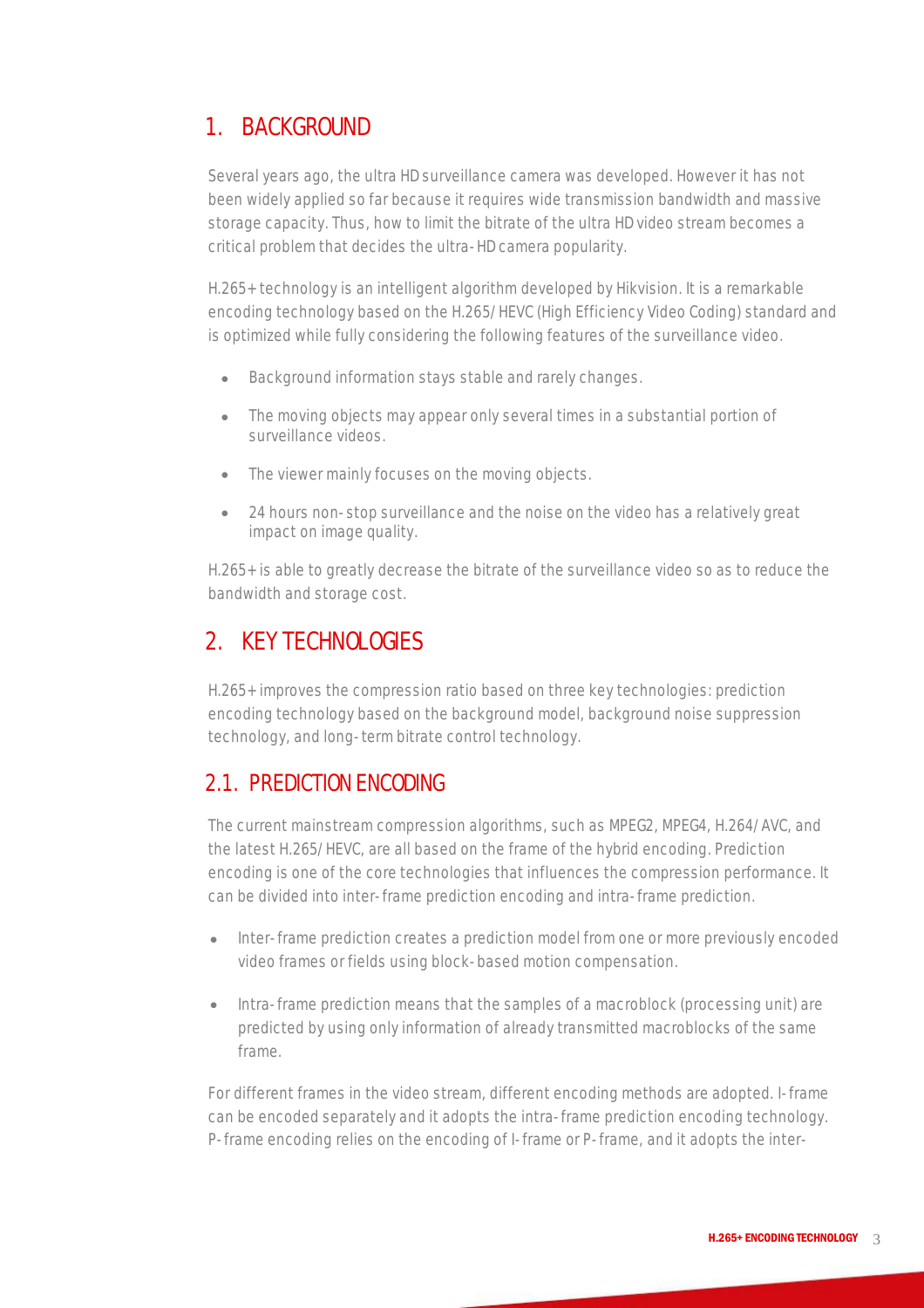frame prediction encoding.

#### <span id="page-3-0"></span>2.1.1. P-FRAME ENCODING

With inter-prediction, you can lower the bitrate by compressing only the difference between the current frame and the reference frame. Therefore, selecting an appropriate reference frame is the key to improving the stream compression ratio.

For a surveillance video, the background information is usually stable. Thus, we can extract a background frame as a reference frame to encode. The background frame should contain as few moving objects as possible.

As shown in Figure 1, among the three frames, T0 and T1 are the encoded images. You can take a background frame as a reference frame, and then encode T2 based on the similarities and differences between T1 (reference frame) and T0 (background frame). Since T0 contains fewer moving objects, it's a good choice as the background frame.





We can extract the moving object from T1 and T2, as shown in Figure 2. The object moves B to A, when encoding the T2 frame, the B area is the newly exposed area.



Figure 2 The Object Moves from B to A

*Example 1:*

If we take only T1 as the reference frame, it will cost more bits when encoding the B area since we cannot find an area in T1 that is similar to the B area.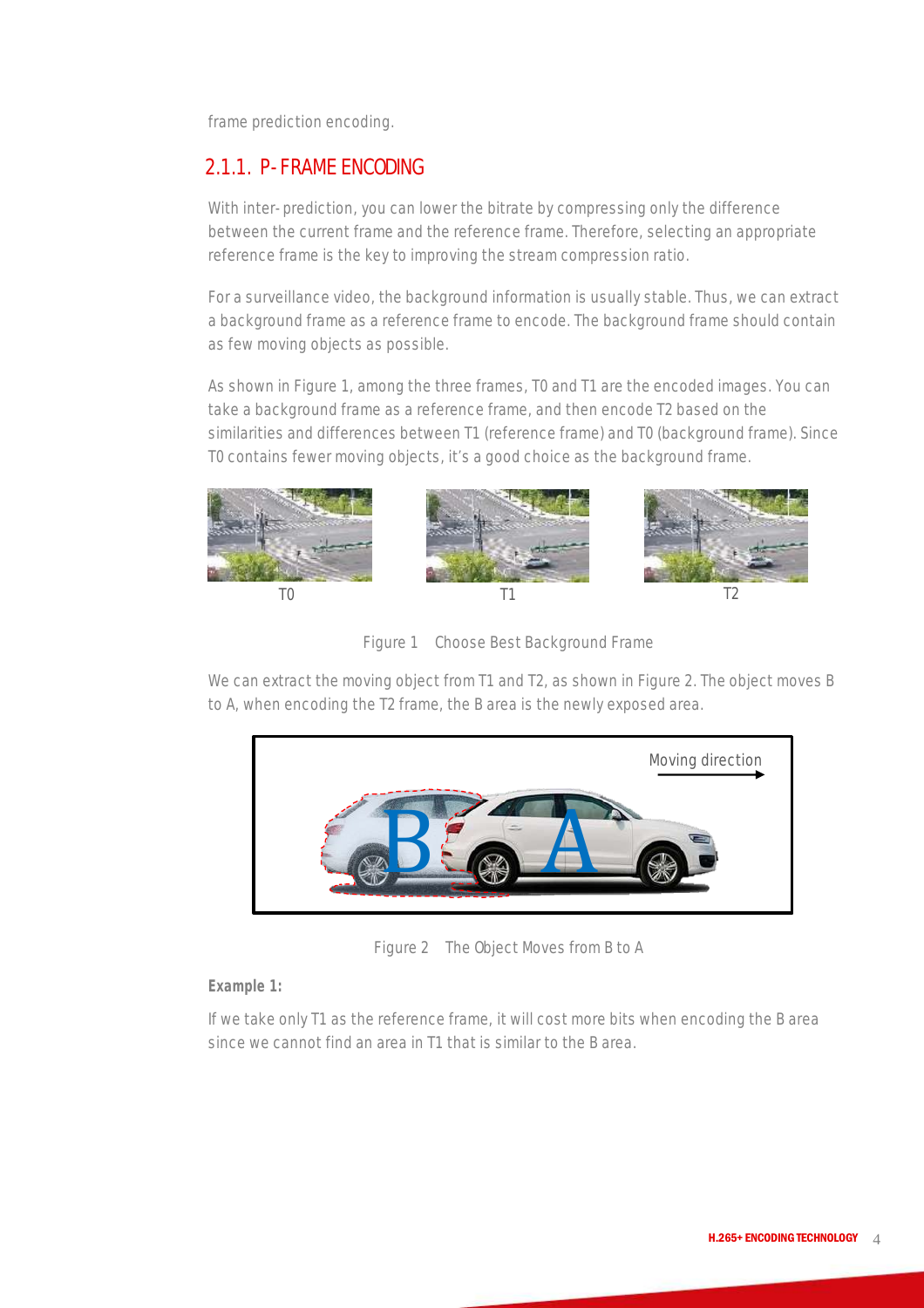

Figure 3 Ordinary Reference Type

#### *Example 2:*

However, if we take only the background frame (T0) as the reference frame, we can find a block that is almost the same as the B area, while the A area is a new area. Then it will cost more bits when encoding the A area.

#### *Example 3:*

Moreover, if we take the background frame and T1 as the reference frames, we can simply find the areas that are similar with the A area and B area. Then the bit cost can be reduced to the lowest value.



Reference frames



#### <span id="page-4-0"></span>2.1.2. I-FRAME AND R-FRAME ENCODING

I-frame pops up every few seconds when encoding the surveillance video. As a result, the I-frame bitrate takes quite a high percentage during encoding, especially for environment that are relatively motionless. In some cases, I-frame may take up fifty percent of the encoding resources. Moreover, the information displayed by I-frame is repetitive when the background is stable.

In order to reduce the bitrate cost of the repetitive I-frame, H.265+ designs a prediction encoding reference relationship (based on background model) shown as Figure 5.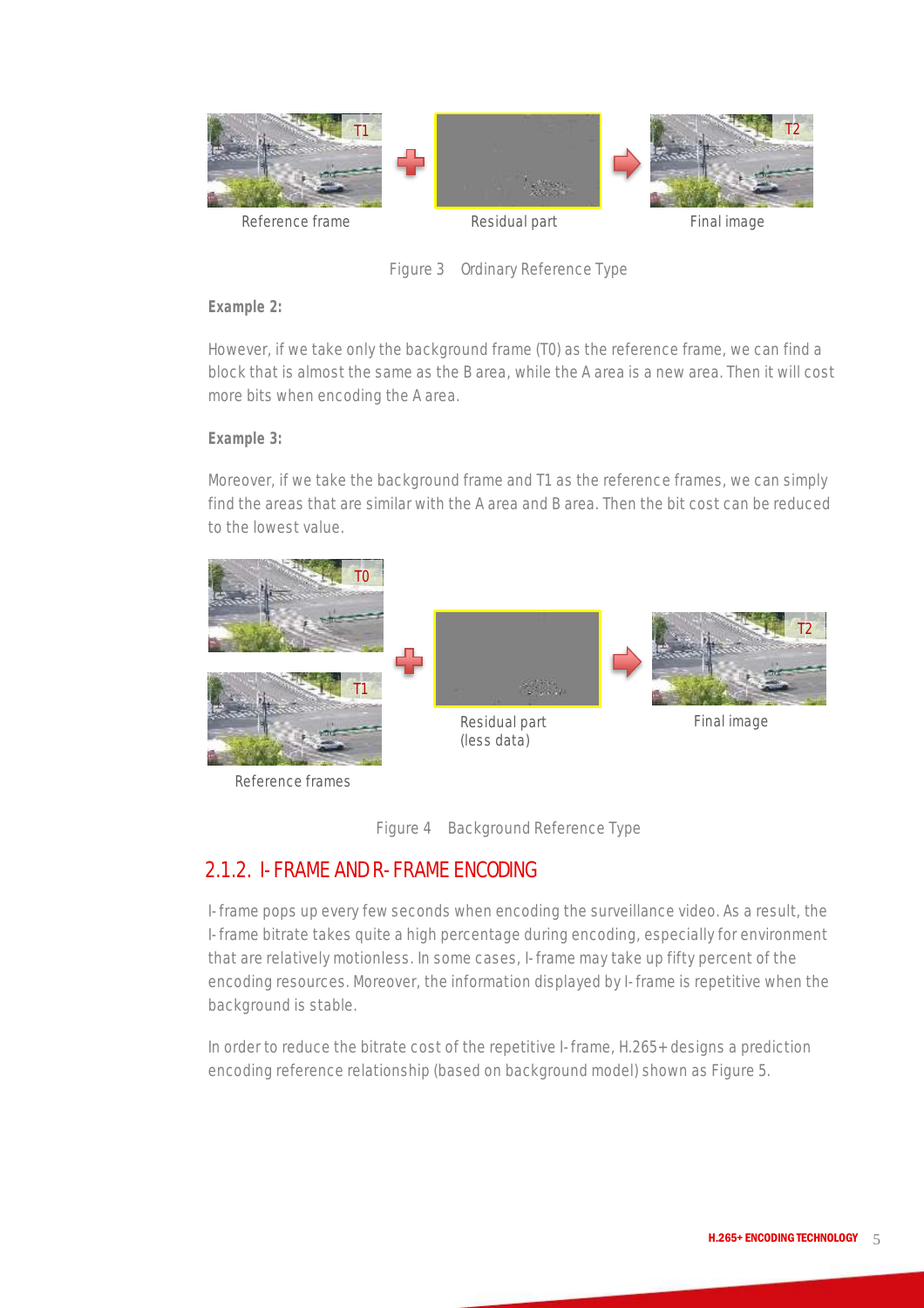

Figure 5 Prediction Encoding Reference Relationship

| Frame Type                       | Interval                  | Description                                                                                                                                                                                                                                                                             |
|----------------------------------|---------------------------|-----------------------------------------------------------------------------------------------------------------------------------------------------------------------------------------------------------------------------------------------------------------------------------------|
| I-Frame<br>(Background<br>Frame) | 8s to 12s                 | I-frame is completely encoded based on the current image<br>adopting the intra-frame prediction encoding. It's a frame<br>that is chosen by the intelligent algorithm and contains as<br>few moving objects as possible.                                                                |
| R (Refresh)-<br>Frame            | 2s                        | The R-frame adopts intra-frame prediction encoding (for<br>moving objects) and inter-frame prediction encoding<br>based on I-frame (for motionless objects). The R-frame<br>works as I-frame in the video stream during the random<br>access to quarantee the playback user experience. |
| P-Frame                          | Same as the<br>frame rate | The frame adopts the inter-frame prediction encoding that<br>is based on the previous frame (P-frame or R-frame) and I-<br>frame.                                                                                                                                                       |

With the R-frame, bitrate cost can be lowered with the playback user experience is guaranteed as well. See the figure below for the R-frame encoding process. The moving objects, which are marked with red rectangles are encoded with the intra-frame prediction encoding and have a good quality. The background adopts the inter-frame prediction encoding.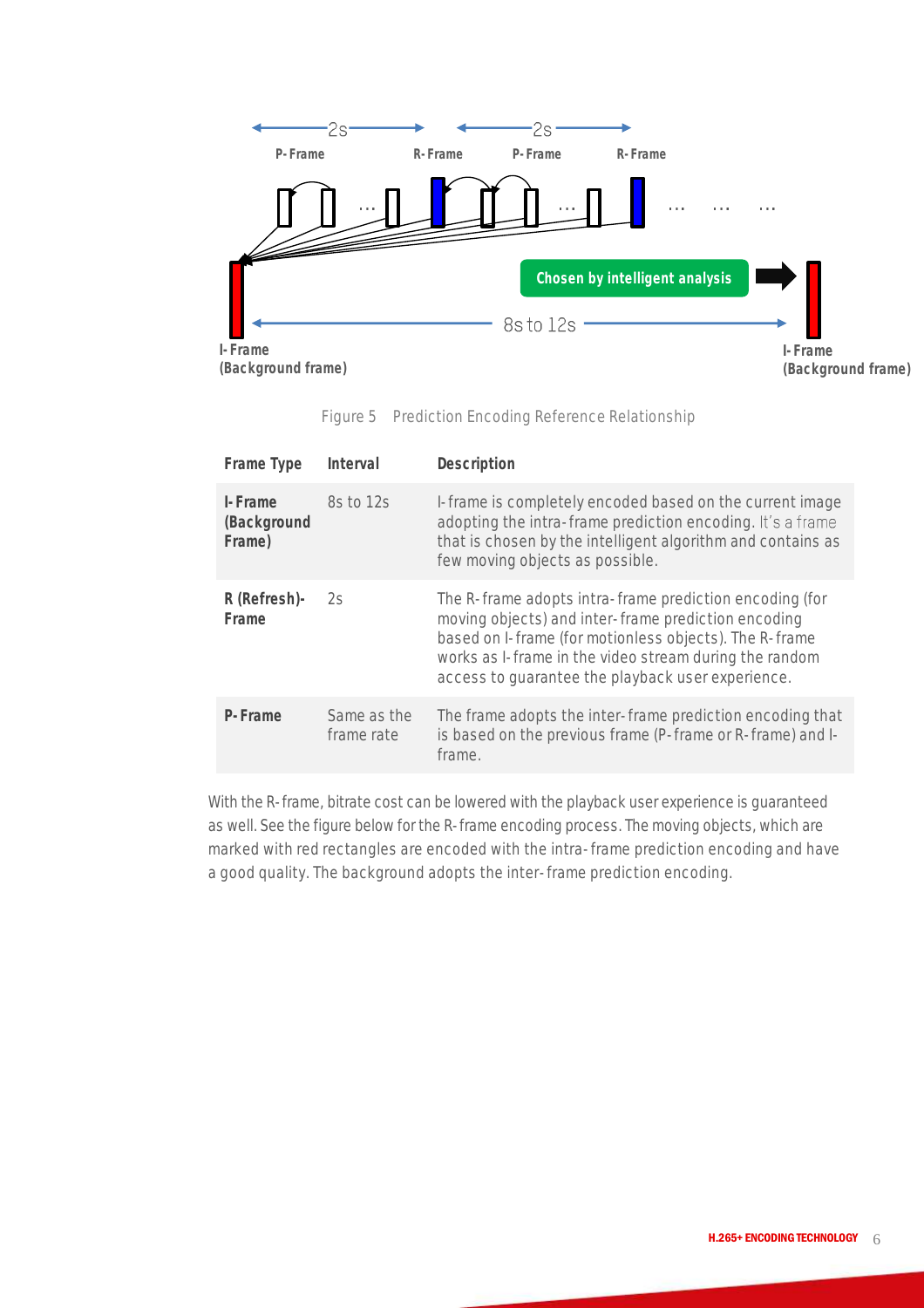



#### <span id="page-6-0"></span>2.2. NOISE SUPPRESSION

Normally, in order to guarantee the quality of the moving objects, the encoding module also encodes the noise in the environment. But now, with the intelligent analysis algorithm that can distinguish between the background image and the moving objects, the moving objects and the background can be encoded with different encoding strategies.

As shown in Figure 7, the intelligent analysis algorithm extracts the background image and the moving vehicle. The background image is encoded with high compression in order to suppress the noise and to lower the bitrate.



Figure 7 Noise Suppression

## <span id="page-6-1"></span>2.3. LONG-TERM BITRATE CONTROL

Hikvision introduces a new kind of bitrate concept named "Long-Term Average Bitrate" to make full use of the bitrate. The Long-Term Average Bitrate means the average bitrate during various time periods (usually 24 hours). With the average bitrate control, the camera can assign more bitrate to the busy hours while reduce the bitrate in the idle hours (such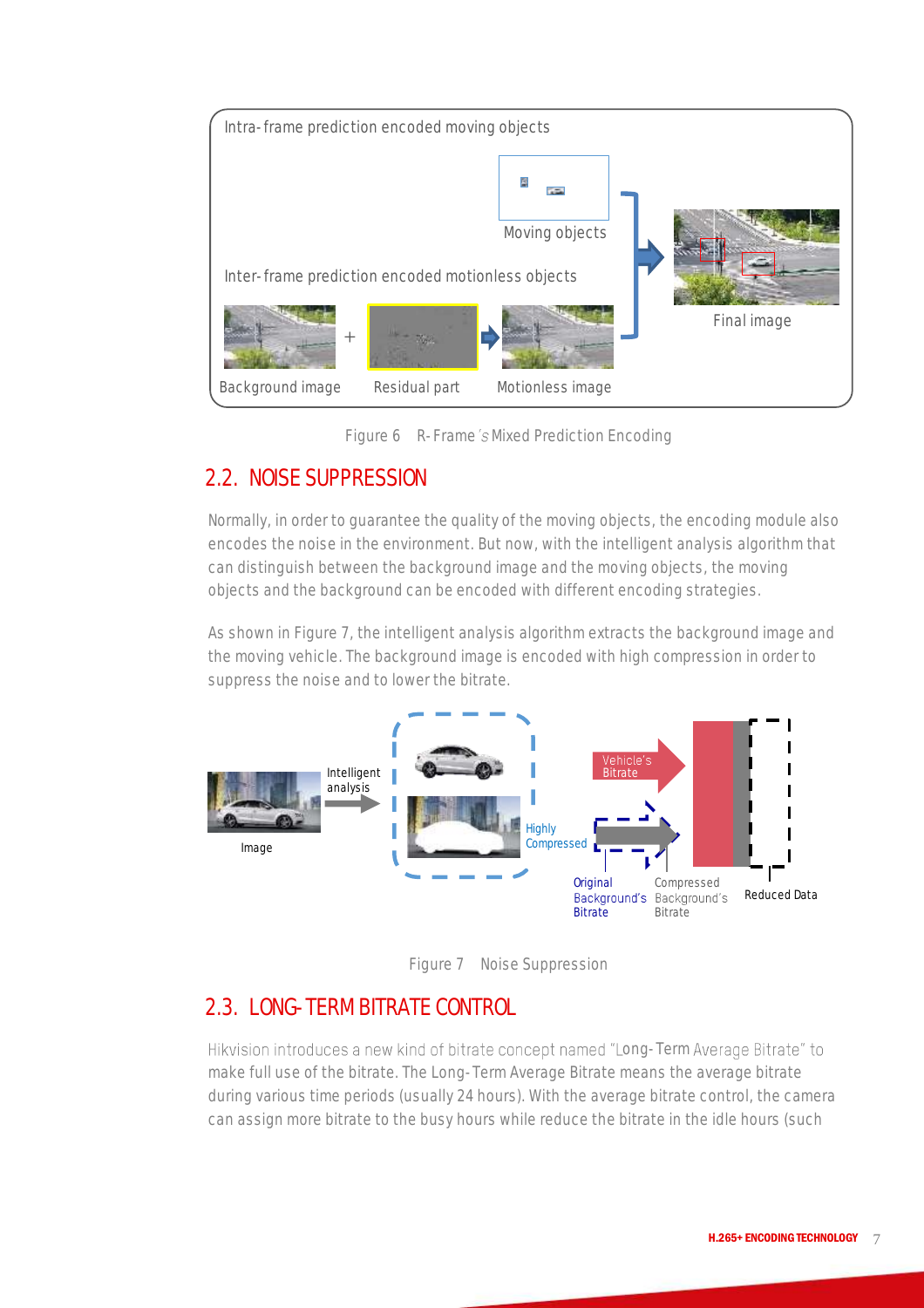as 0:00 to 9:00 and 20:00 to 24:00 in the office), as shown in the below diagram (we take the constant bitrate control as the example).



Figure 8 The Bitrate Control of the Constant Bitrate

**Constant Bitrate Control**

For H.265 encoding with the bitrate configured as constant, the bitrate slightly varies near the predefined Max. bitrate value. With H.265+ on, the average bitrate can be kept as the half value of the Max. bitrate (take the office surveillance as the example, the actual bitrate reduction rate may vary with different surveillance scenes) and the image quality can be optimized since the H.265+ technology makes full use of every bit.

**Variable Bitrate Control**

In the variable bitrate mode, the instant bitrate varies according to the scene busyness, while the image quality is steady. When H.265+ is on, the bitrate change can be divided into two cases.

- $\circ$  If the set average bitrate value is limited, the H.265+ encoding can provide a better image quality with the limited bitrate.
- o If the set average bitrate value is high for the monitoring scene, the actual average bitrate can be lower than the predefined value, thus the storage can be saved.

## <span id="page-7-0"></span>3. BITRATE REDUCTION TEST RESULT

The bitrate reduction test is based on the 1080p@25fps cameras. The result can be divided into two parts: the instant bitrate comparison under different circumstances and the 24-hour file size resulted in the different encoding standards.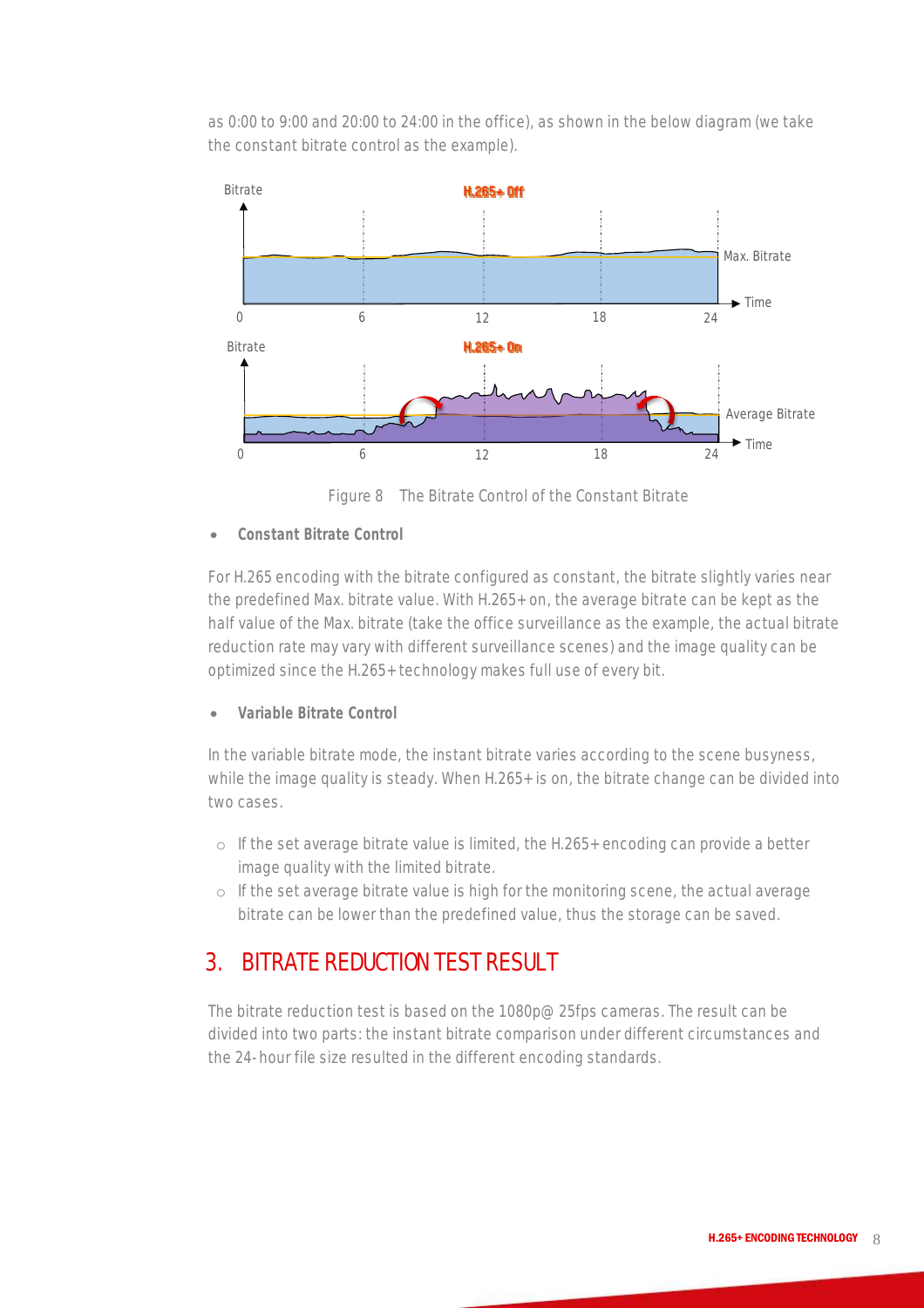#### <span id="page-8-0"></span>3.1. INSTANT BITRATE OF DIFFERENT SCENES

| No.            |                                                          | Bitrate (kbps) |          | Decreased |
|----------------|----------------------------------------------------------|----------------|----------|-----------|
|                | Scene Description                                        | H.264          | $H.265+$ | Rate      |
|                | Cafe, Sufficient Illumination, Many<br>Moving Objects    | 3,481          | 650      | 81.3%     |
| $\overline{2}$ | Cafe, Sufficient Illumination, A Few<br>Moving Objects   | 2,253          | 340      | 84.9%     |
| 3              | Cafe, Low Illuminated (IR On),<br><b>Motionless</b>      | 930            | 108      | 88.4%     |
| $\overline{4}$ | Street, Sufficient Illumination, Many<br>Moving Objects  | 4,403          | 970      | 78.0%     |
| 5              | Street, Sufficient Illumination, A Few<br>Moving Objects | 4,096          | 518      | 87.4%     |
| 6              | Street, Low Illuminated, Motionless                      | 2,662          | 480      | 82.0%     |
|                | Average Decreased Rate                                   |                | 83.7%    |           |

Table 1 Instant Bitrate Comparison between H.264 and Hikvision H.265+

Table 2 Instant Bitrate Comparison between H.265 and Hikvision H.265+

| No.            |                                                          | Bitrate (kbps) |                        | Decreased |
|----------------|----------------------------------------------------------|----------------|------------------------|-----------|
|                | <b>Scene Description</b>                                 | H.265          | $H.265+$               | Rate      |
|                | Cafe, Sufficient Illumination, Many<br>Moving Objects    | 1,843          | 650                    | 64.7%     |
| $\overline{2}$ | Cafe, Sufficient Illumination, A Few<br>Moving Objects   | 1,289          | 340                    | 73.6%     |
| 3              | Cafe, Low Illuminated (IR On),<br><b>Motionless</b>      | 453            | 108                    | 76.2%     |
| $\overline{4}$ | Street, Sufficient Illumination, Many<br>Moving Objects  | 2,154          | 970                    | 55.0%     |
| 5              | Street, Sufficient Illumination, A Few<br>Moving Objects | 1,331          | 518                    | 61.1%     |
| 6              | Street, Low Illuminated, Motionless                      | 1,946          | 480                    | 75.3%     |
|                |                                                          |                | Average Decreased Rate | 67.6%     |

**Conclusion:**

- 1. The average decreased rate between H.264 and Hikvision H.265+ is 83.7 percent, and the rate between H.265 and Hikvision H.265+ is 67.6 percent. Hikvision H.265+ can greatly decrease the bitrate in the same scene.
- 2. The decreased rate falls as the number of moving objects in the scene increases.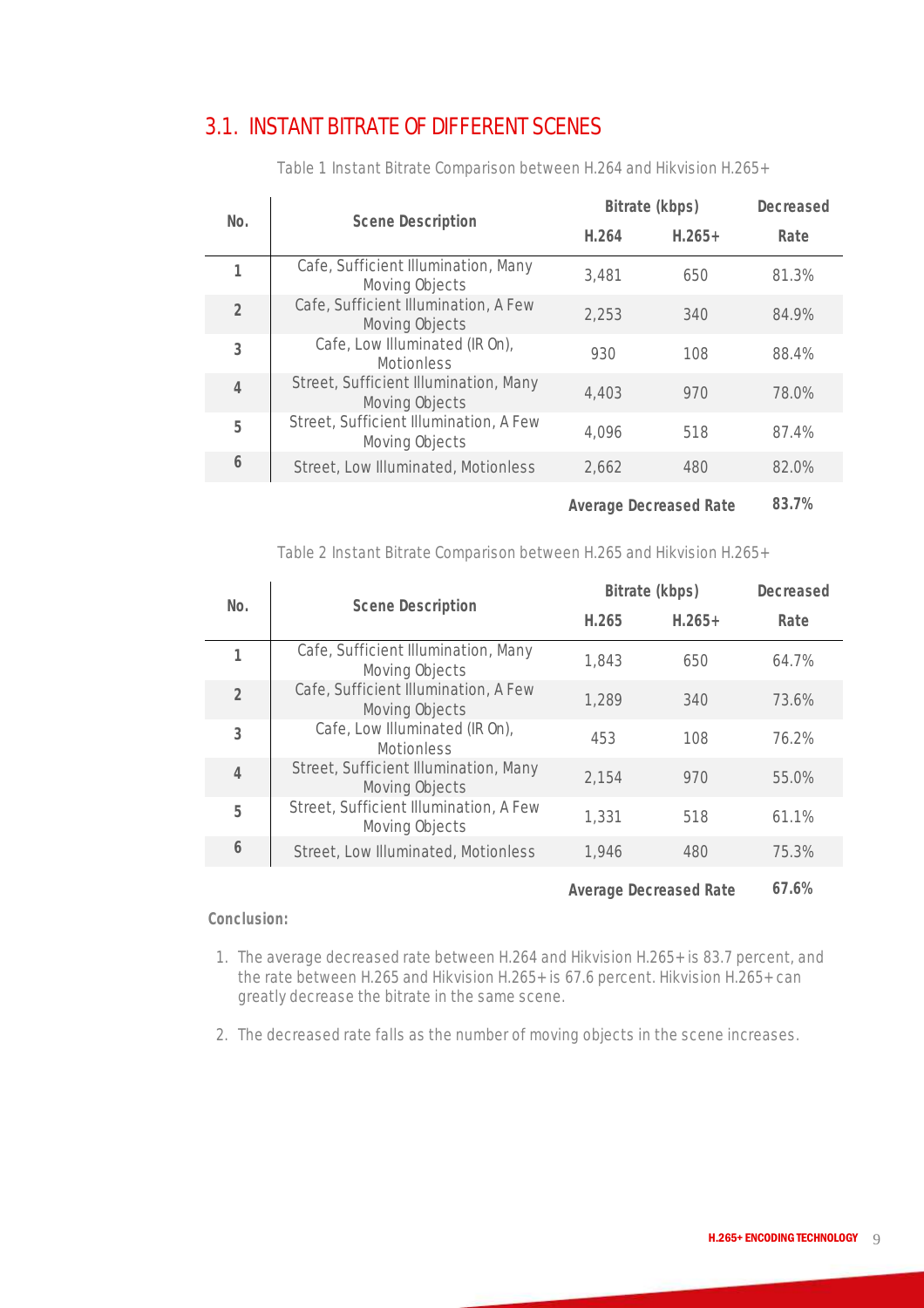#### <span id="page-9-0"></span>3.2. 24-HOUR FILE SIZE OF DIFFERENT SCENES

**Scene 1: Café**

|                                        | Average Bitrate (kbps) |       |          |  |
|----------------------------------------|------------------------|-------|----------|--|
| lime.                                  | H.264                  | H.265 | $H.265+$ |  |
| 09:00-21:00 (Daytime)                  | 3,482                  | 1.843 | 650      |  |
| 21:00-Next Day 09:00 (Night)           | 930                    | 453   | 108      |  |
| Theoretical File Size in 24 Hours (GB) | 22 T                   | 11 8  | 39       |  |





Figure 9 Comparison Chart - Café

**Scene 2: Intersection**

Table 4 24-Hour File Size Comparison - Intersection

| Time                                   | Average Bitrate (kbps) |       |          |  |
|----------------------------------------|------------------------|-------|----------|--|
|                                        | H.264                  | H.265 | $H.265+$ |  |
| 09:00-21:00 (Daytime)                  | 4.403                  | 2.150 | 970      |  |
| 21:00-Next Day 09:00 (Night)           | 2.662                  | 1.945 | 480      |  |
| Theoretical File Size in 24 Hours (GB) | 36.4                   | 211   | / h      |  |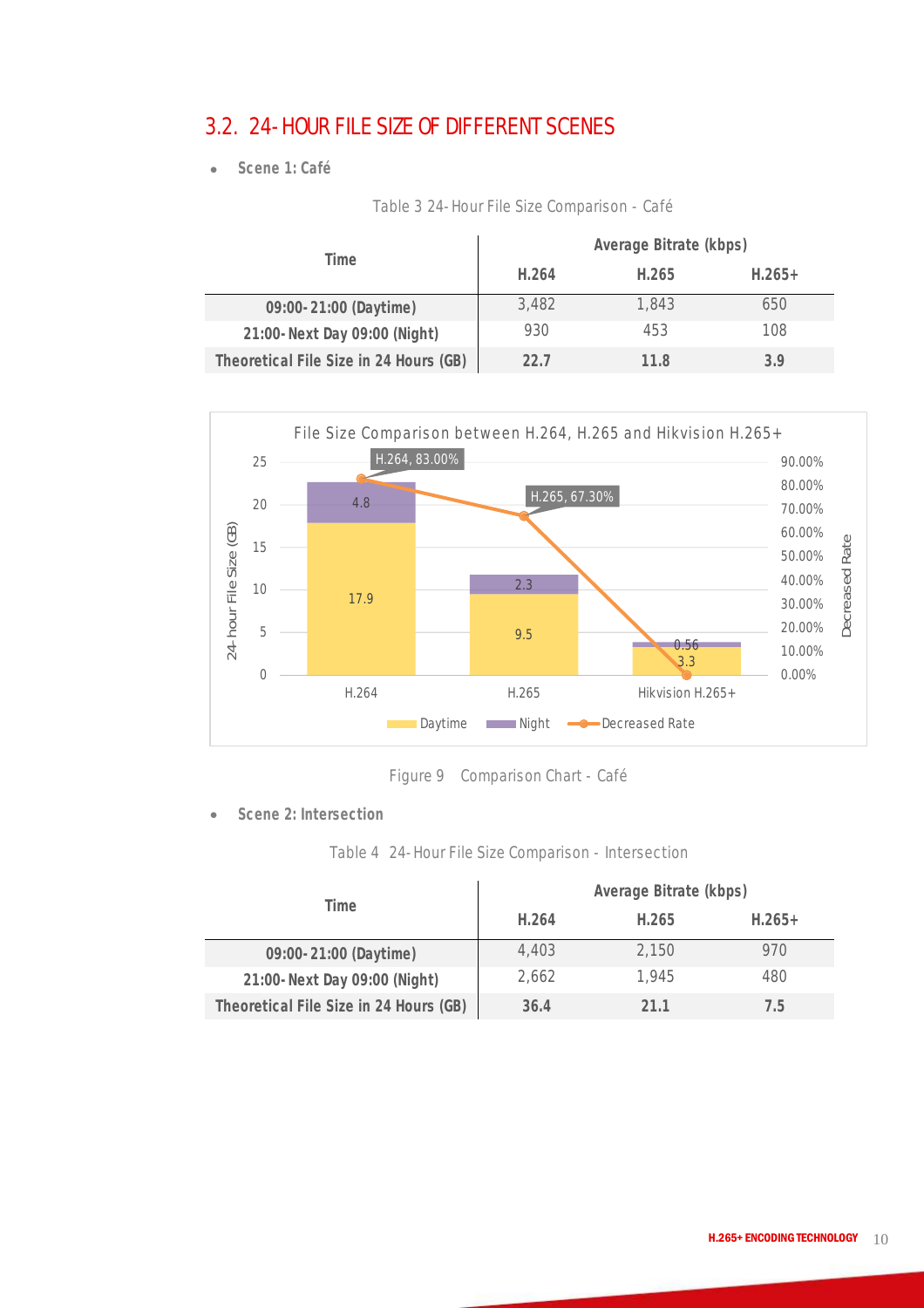

Figure 10 Comparison Chart - Intersection

#### **Conclusion:**

For the café monitoring, the decreased rate of the 24-hour file size between H.264 and Hikvision H.265+ is 83.0 percent, and the rate between H.265 and Hikvision H.265+ is 67.3 percent.

For the intersection monitoring, the decreased rate of the 24-hour file size between H.264 and Hikvision H.265+ is 79.4 percent, and the rate between H.265 and Hikvision H.265+ is 64.5 percent.

Hikvision H.265+ can greatly decrease the file size in the all-day monitoring and decrease the storage cost in the end.

#### <span id="page-10-0"></span>4. SUMMARY

Hikvision H.265+ is an optimized encoding technology based on the standard H.265/HEVC compression. With H.265+, the video quality is almost the same as that of H.265/HEVC but with less transmission bandwidth and storage capacity required. It extends the application of the ultra HD video in video surveillance, such as 8MP and 12MP devices.

Hikvision H.265+ meets the H.265/HEVC standard, and it is compatible with most of the software/hardware supporting H.265. It plays a significant role in cutting the storage cost and promoting the ultra-HD video popularity.